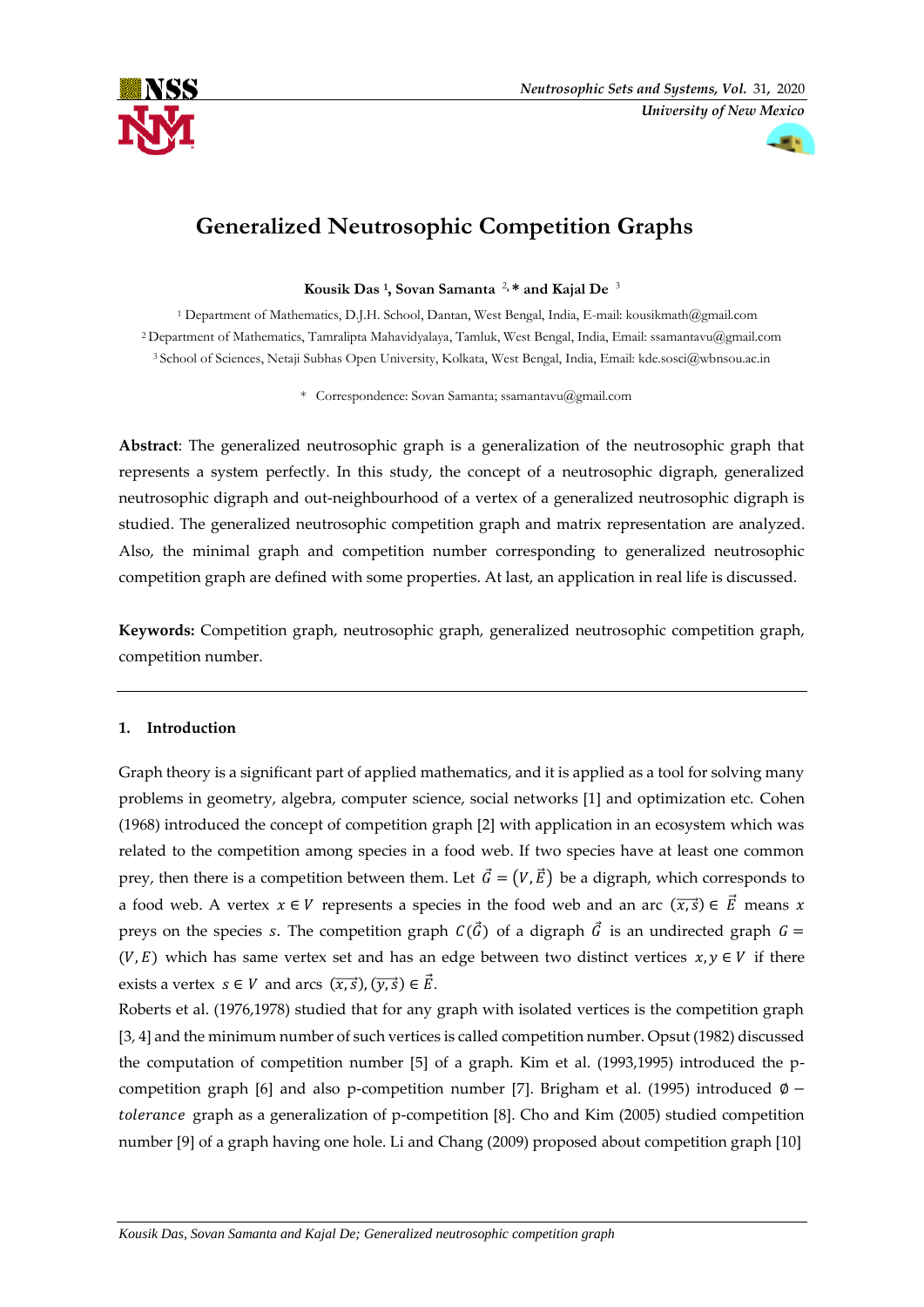extended to (1,2)−step competition graph.

In real life, it is full of imprecise data which motivated to define fuzzy graph [12] by Kaufman (1973) where all the vertices and edges of the graph have some degree of memberships. There are lots of research works on fuzzy graphs [13]. In 2006, Parvathi and Karunambigal introduced intuitionistic fuzzy graph [14] where all the vertices and edges of the graph have some degree of memberships and degree of non-memberships. The concepts of interval-valued fuzzy graphs [15] were introduced by Akram and Dubek (2011) where the membership values of vertices and edges are interval numbers. Even the representation of competition by competition does not show the characteristic properly. Considering in food web, species and prey are all fuzzy in nature, Samanta and Pal (2013) represent competition [16] in a more realistic way in fuzzy environment. After that, as a generalization of the fuzzy graph, Samanta and Sarkar (2016, 2018) proposed the generalized fuzzy graph [17] and generalized fuzzy competition graph [18] where the membership values of edges are functions of membership values of vertices. Pramanik et al. introduced fuzzy  $\emptyset$  – *tolerance* competition graphs with the idea of fuzzy tolerance graphs [19].

Smarandache (1998) proposed the concept of a neutrosophic set [20] which has three components: the degree of truth membership, degree of falsity membership and degree of indeterminacy membership. The neutrosophic set is the generalization of fuzzy set [21] and intuitionistic fuzzy set [22].

The neutrosophic environment has several applications in real life including evaluation of the green supply chain management practices [23], evaluation Hospital medical care systems based on plithogenic sets [24], decision-making approach with quality function deployment for selecting supply chain sustainability metrics [25], intelligent medical decision support model based on soft computing and IoT [26], utilizing neutrosophic theory to solve transition difficulties of IoT-based enterprises [27], etc.

As a generalization of the fuzzy graph and intuitionistic fuzzy graph, Broumi et al. (2015) defined the single-valued neutrosophic graph [28]. The definition of a neutrosophic graph by Broumi et al. is different in the definition of neutrosophic graph [29] by Akram. Also, the presentation of competition [30] by neutrosophic graph was introduced by Akram and Siddique (2017). In that paper, the authors did not follow the same definition of Broumi. In these papers, there were restrictions on T, I, F values. To remove the restrictions on T, I, F values, Broumi et al. (2018) introduced the generalized neutrosophic graph [31] using the concept of generalized fuzzy graph. The concepts of generalized neutrosophic graph motivate us to introduce the generalized neutrosophic competition graph. There are few papers available for readers on neutrosophic graph theory [32-34].

The rest of the study is organized as follows. In the second section, the main problem definition is described. In section 3, the basic concepts related to the neutrosophic graph, neutrosophic directed graph, generalized neutrosophic graph, a generalized neutrosophic directed graph is discussed with example. In this section, the generalized neutrosophic competition graph is proposed and corresponding minimal graphs, competition number is studied. In section 4, a matrix representation of the generalized neutrosophic competition graph is proposed with a suitable example. In section 5,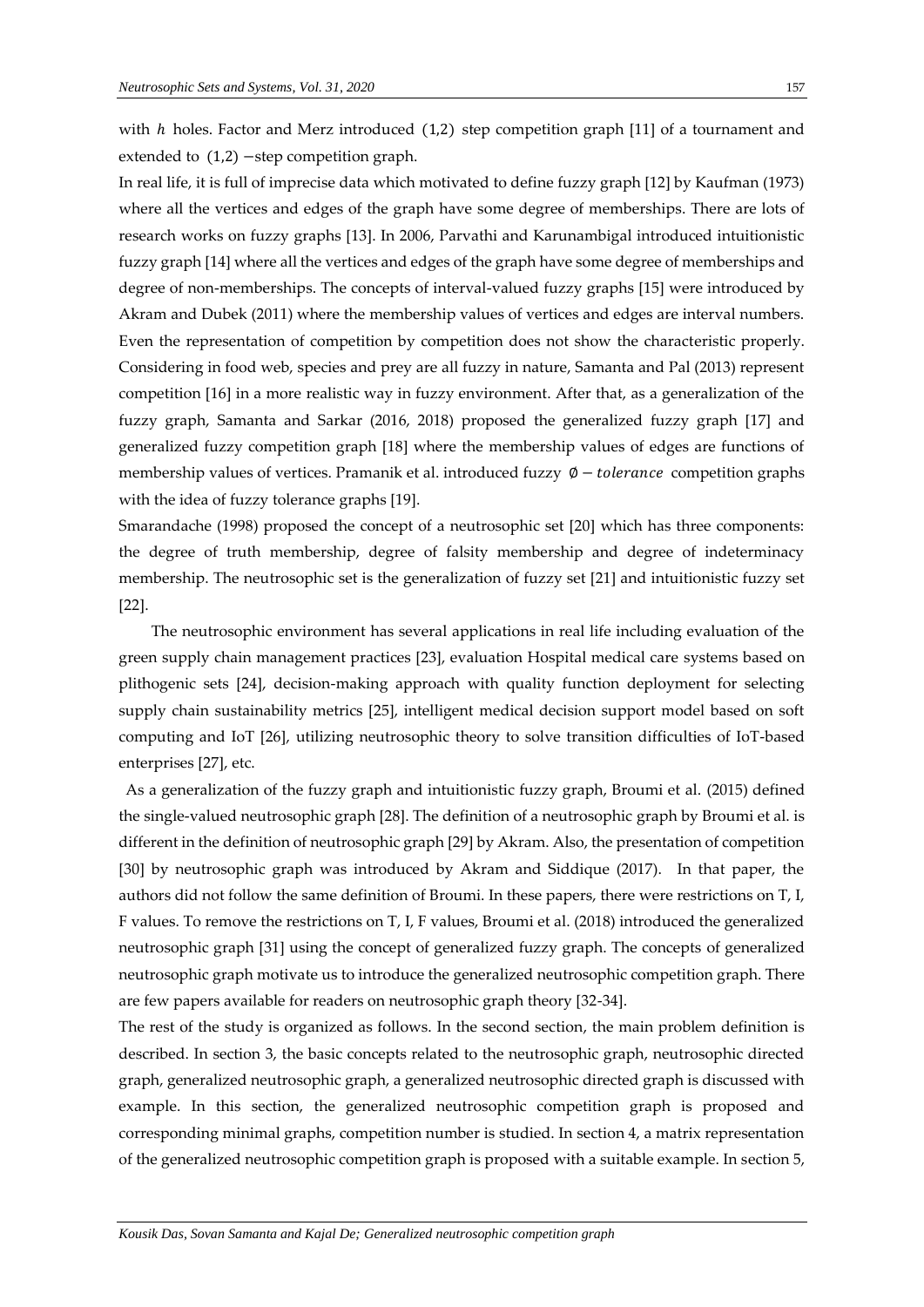an application in economic growth is studied. In the last section, the conclusion of the proposed study and future directions is depicted.

A gist of contribution (Table 1) of authors is presented below.

|                           | <b>Table 1.</b> Contribution of authors to competition graphs |                                                                          |  |  |  |
|---------------------------|---------------------------------------------------------------|--------------------------------------------------------------------------|--|--|--|
| <b>Authors</b>            | Year                                                          | <b>Contributions</b>                                                     |  |  |  |
| Cohen                     | 1968                                                          | Introduced competition graph.                                            |  |  |  |
| Kauffman                  | 1973                                                          | Introduced fuzzy graphs                                                  |  |  |  |
| Smarandache               | 1998                                                          | Introduced the concepts of neutrosophic set                              |  |  |  |
| Parvathi and Karunambigal | 2006                                                          | Introduced intuitionistic fuzzy graph                                    |  |  |  |
| Samanta and Pal           | 2013                                                          | Introduced fuzzy competition graph                                       |  |  |  |
| Broumi et al.             | 2015                                                          | Introduced neutrosophic graph                                            |  |  |  |
| Samanta and Sarkar        | 2016                                                          | Introduced the generalized fuzzy graph                                   |  |  |  |
| Akram and Siddique        | 2017                                                          | Introduced neutrosophic competition graph                                |  |  |  |
| Samanta and Sarkar        | 2018                                                          | Introduced representation of competition by a<br>generalized fuzzy graph |  |  |  |
| Broumi et al.             | 2018                                                          | Introduced Generalized neutrosophic graph                                |  |  |  |
| Das et al.                | This paper                                                    | neutrosophic<br>Introduced<br>generalized<br>competition graph           |  |  |  |

### **2. Generalized neutrosophic competition graph**

**Definition 1.**[28] A graph  $G = (V, E)$  where  $E \subseteq V \times V$  is said to be neutrosophic graph if

i) there exist functions  $\rho_T: V \to [0,1], \rho_F: V \to [0,1]$  and  $\rho_I: V \to [0,1]$  such that

 $0 \leq \rho_T(v_i) + \rho_F(v_i) + \rho_I(v_i) \leq 3$  for all  $v_i \in V$   $(i = 1,2,3,...,n)$ 

where  $\rho_T(v_i)$ ,  $\rho_F(v_i)$ ,  $\rho_I(v_i)$  denote the degree of true membership, degree of falsity membership and degree of indeterminacy membership of the vertex  $v_i \in V$  respectively.

ii) there exist functions 
$$
\mu_T: E \to [0,1], \mu_F: E \to [0,1]
$$
 and  $\mu_I: E \to [0,1]$  such that  

$$
\mu_T(v_i, v_j) \le \min [\rho_T(v_i), \rho_T(v_j)]
$$

 $\mu_F(v_i, v_j) \geq max[\rho_F(v_i), \rho_F(v_j)]$ 

 $\mu_I(v_i, v_j) \geq max[\rho_I(v_i), \rho_I(v_j)]$ 

and  $0 \leq \mu_T(v_i, v_j) + \mu_F(v_i, v_j) + \mu_I(v_i, v_j) \leq 3$  for all  $(v_i, v_j) \in E$ 

where  $\mu_T(v_i, v_j)$ ,  $\mu_F(v_i, v_j)$ ,  $\mu_I(v_i, v_j)$  denote the degree of true membership, degree of falsity membership and degree of indeterminacy membership of the edge  $(v_i, v_j) \in E$  respectively.

**Definition 2.**[31] A graph  $G = (V, E)$  where  $E \subseteq V \times V$  is said to be generalized neutrosophic graph if there exist functions

 $\rho_T: V \to [0,1], \rho_F: V \to [0,1]$ and $\rho_I: V \to [0,1]$ ,

$$
\mu_T: E \to [0,1], \mu_F: E \to [0,1] \text{ and } \mu_I: E \to [0,1]
$$
  

$$
\phi_T: E_T \to [0,1], \phi_F: E_F \to [0,1] \text{ and } \phi_I: E_I \to [0,1]
$$

such that

 $0 \leq \rho_T(v_i) + \rho_F(v_i) + \rho_I(v_i) \leq 3$  for all  $v_i \in V$   $(i = 1,2,3,..., n)$ 

*Kousik Das, Sovan Samanta and Kajal De; Generalized neutrosophic competition graph*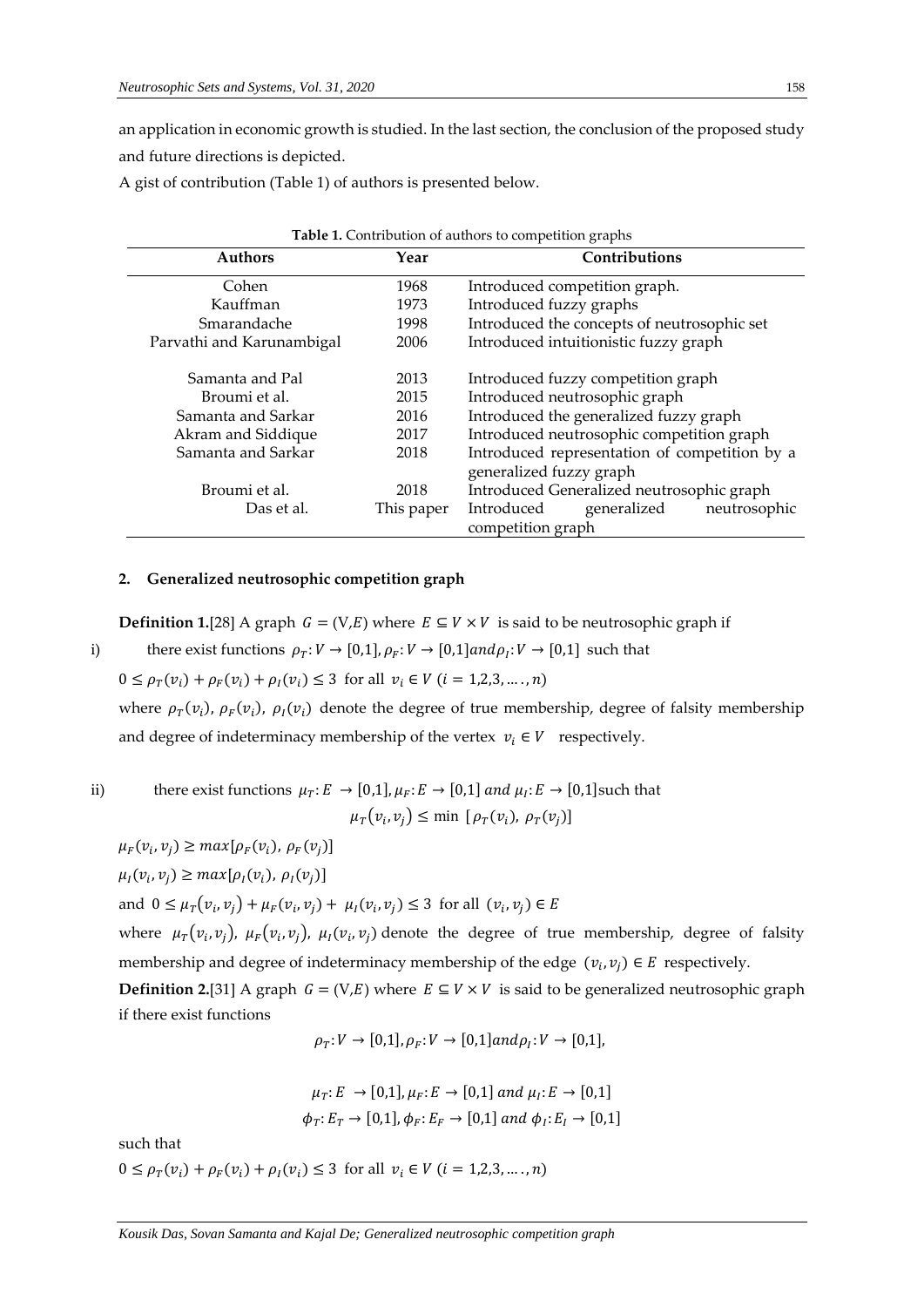and

$$
\mu_T(v_i, v_j) = \phi_T(\rho_T(v_i), \rho_T(v_j))
$$
  

$$
\mu_F(v_i, v_j) = \phi_F(\rho_F(v_i), \rho_F(v_j))
$$

 $\mu_I(v_i, v_j) = \phi_I(\rho_I(v_i), \rho_I(v_j))$ 

where  $E_T = \{(\rho_T(v_i), \rho_T(v_j)) : \mu_T(v_i, v_j) \ge 0\}$ ,  $E_F = \{(\rho_F(v_i), \rho_F(v_j)) : \mu_F(v_i, v_j) \ge 0\}$ ,  $E_I =$  $\{(\rho_I(v_i), \rho_I(v_j)) : \mu_I(v_i, v_j) \ge 0\}$  and  $\rho_T(v_i), \rho_F(v_i), \rho_I(v_i)$  denote the degree of true membership, the degree of falsity membership, the indeterminacy membership of vertex  $v_i \in V$  respectively and  $\mu_T(v_i, v_j)$ ,  $\mu_F(v_i, v_j)$ ,  $\mu_I(v_i, v_j)$  denote the degree of true membership, the degree of falsity membership and the degree of indeterminacy membership of edge $(v_i, v_j) \in E$  respectively.

**Definition 3.** A graph  $\vec{G} = (V, \vec{E})$  where  $\vec{E} \subseteq V \times V$  is said to be neutrosophic digraph if

i) there exist functions  $\rho_T: V \to [0,1], \rho_F: V \to [0,1]$  and  $\rho_I: V \to [0,1]$  such that  $0 \leq \rho_T(v_i) + \rho_F(v_i) + \rho_I(v_i) \leq 3$  for all  $v_i \in V$   $(i = 1,2,3,..., n)$ 

where  $\rho_T(v_i)$ ,  $\rho_F(v_i)$ ,  $\rho_I(v_i)$  denote the degree of true membership, degree of falsity membership and degree of indeterminacy membership of the vertex  $v_i$  respectively.

ii) there exist functions  $\mu_T : \vec{E} \to [0,1], \mu_F : \vec{E} \to [0,1]$  and  $\mu_I : \vec{E} \to [0,1]$  such that  $\mu_T(\overrightarrow{v_i}, \overrightarrow{v_j}) \le \min \left[ \rho_T(v_i), \rho_T(v_j) \right]$ 

 $\mu_F(\overrightarrow{v_i}, \overrightarrow{v_j}) \ge max[\rho_F(v_i), \rho_F(v_j)]$ 

 $\mu_I(\overrightarrow{v_i}, \overrightarrow{v_j}) \ge max[\rho_I(v_i), \rho_I(v_j)]$ 

and  $0 \leq \mu_T(\overrightarrow{v_i, v_j}) + \mu_F(\overrightarrow{v_i, v_j}) + \mu_I(\overrightarrow{v_i, v_j}) \leq 3$  for all  $(v_i, v_j) \in E$ 

where  $\mu_T(\overrightarrow{v_i,v_j})$ ,  $\mu_F(\overrightarrow{v_i,v_j})$ ,  $\mu_I(\overrightarrow{v_i,v_j})$  denote the degree of true membership, degree of falsity membership and degree of indeterminacy membership of the edge  $(\,\overrightarrow{v_{\iota}},\overrightarrow{v_{j}})\in\vec{E}\,$  respectively.

**Example 1.** Consider a graph (Fig.1)  $\vec{G} = (V, \vec{E})$  where  $V = \{v_1, v_2, v_3, v_4\}$  and

 $\vec{E} = \{(\overrightarrow{v_1}, \overrightarrow{v_2}), (\overrightarrow{v_2}, \overrightarrow{v_3}), (\overrightarrow{v_3}, \overrightarrow{v_4})\}$ . The membership values of vertices (Table 2) and edges (Table 3) and the corresponding graph are given following.

|          | $v_1$ | v <sub>2</sub> | $v_3$ | $v_4$ |
|----------|-------|----------------|-------|-------|
| $\rho_T$ | 0.4   | 0.3            | 0.5   | 0.3   |
| $\rho_F$ | 0.3   | 0.1            | 0.6   | 0.4   |
| $\rho_I$ | 0.2   | 0.4            | 0.4   | 0.6   |

**Table 2**. Membership values of vertices of a graph (Fig.1)

| <b>Table 3.</b> membership values of edges of a graph (Fig.1) |  |  |  |
|---------------------------------------------------------------|--|--|--|
|---------------------------------------------------------------|--|--|--|

|         | $(\overrightarrow{v_1}, \overrightarrow{v_2})$ | $(\overrightarrow{v_1},\overrightarrow{v_3})$ | $(\overrightarrow{v_2}, \overrightarrow{v_3})$ | $(\overrightarrow{v_3},\overrightarrow{v_4})$ |
|---------|------------------------------------------------|-----------------------------------------------|------------------------------------------------|-----------------------------------------------|
| $\mu_T$ | 0.3                                            | 0.3                                           | 0.2                                            | 0.3                                           |
| $\mu_F$ | 0.4                                            | 0.6                                           | 0.6                                            | 0.6                                           |
| $\mu_I$ | 0.4                                            | 0.5                                           | 0.5                                            | 0.6                                           |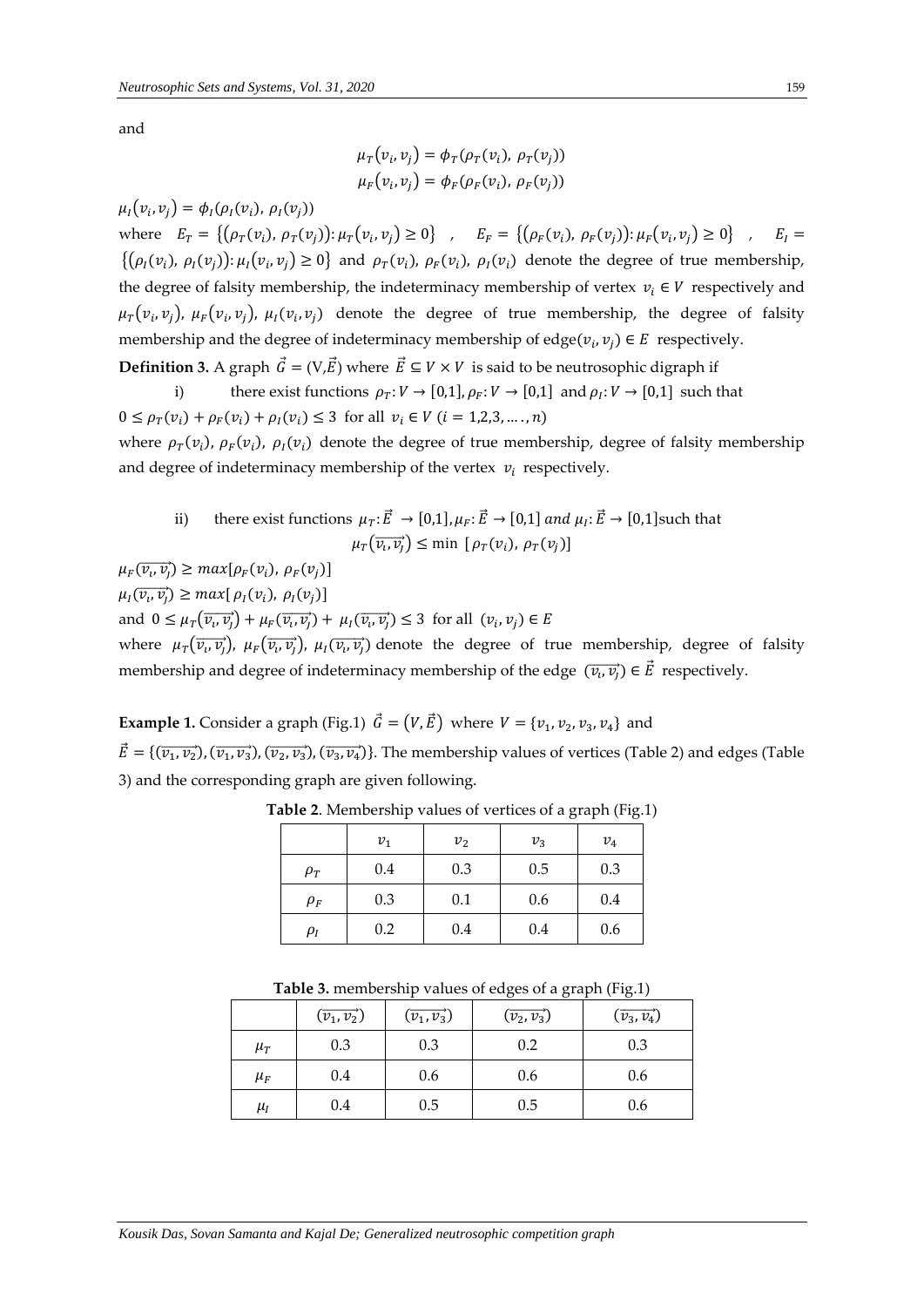

**Figure.1.** A neutrosophic digraph

**Definition 4.** A graph  $\overrightarrow{G}$  = (V, $\overrightarrow{E}$ ) where  $\overrightarrow{E}$  ⊆  $V \times V$  is said to be generalized neutrosophic digraph if there exist functions

 $\rho_T: V \to [0,1], \rho_F: V \to [0,1]$ and $\rho_I: V \to [0,1],$ 

$$
\mu_T: \vec{E} \rightarrow [0,1], \mu_F: \vec{E} \rightarrow [0,1] \text{ and } \mu_I: \vec{E} \rightarrow [0,1]
$$
  

$$
\phi_T: E_T \rightarrow [0,1], \phi_F: E_F \rightarrow [0,1] \text{ and } \phi_I: E_I \rightarrow [0,1]
$$

such that

$$
0 \le \rho_T(v_i) + \rho_F(v_i) + \rho_I(v_i) \le 3 \text{ for all } v_i \in V \ (i = 1, 2, 3, \dots, n)
$$

and

$$
\mu_T(\overrightarrow{v_i, v_j}) = \phi_T(\rho_T(v_i), \rho_T(v_j))
$$
  
\n
$$
\mu_F(\overrightarrow{v_i, v_j}) = \phi_F(\rho_F(v_i), \rho_F(v_j))
$$
  
\n
$$
\mu_I(\overrightarrow{v_i, v_j}) = \phi_I(\rho_I(v_i), \rho_I(v_j))
$$

where  $E_T = \{(\rho_T(v_i), \rho_T(v_j)) : \mu_T(v_i, v_j) \ge 0\}$ ,  $E_F = \{(\rho_F(v_i), \rho_F(v_j)) : \mu_F(v_i, v_j) \ge 0\}$ ,  $E_I =$  $\{(\rho_I(v_i), \rho_I(v_j)) : \mu_I(v_i, v_j) \ge 0\}$  and  $\rho_T(v_i), \rho_F(v_i), \rho_I(v_i)$  denote the degree of true membership, the degree of falsity membership, the indeterminacy membership of vertex  $v_i \in V$  respectively and  $\mu_T(\overrightarrow{v_i,v_j})$ ,  $\mu_F(\overrightarrow{v_i,v_j})$ ,  $\mu_I(\overrightarrow{v_i,v_j})$  denote the degree of true membership, the degree of falsity membership and the degree of indeterminacy membership of edge $\overrightarrow{(v_i,v_j)} \in \vec{E}$  respectively. **Example 2.** Consider a graph (Fig.2) $\vec{G} = (V, \vec{E})$  where  $V = \{v_1, v_2, v_3, v_4\}$  and

 $\vec{E} = \{(\vec{v}_1, \vec{v}_2), (\vec{v}_1, \vec{v}_3), (\vec{v}_4, \vec{v}_1), (\vec{v}_3, \vec{v}_2)\}.$ 

Consider the membership values of vertices (Table 4) are given below:

|            | $v_1$ | v <sub>2</sub> | $v_{3}$ | $v_4$ |
|------------|-------|----------------|---------|-------|
| $\rho_T$   | 0.5   | 0.6            | 0.2     | 0.7   |
| $\rho_F$   | 0.4   | 0.5            | 0.4     | 0.3   |
| $\rho_{I}$ | 0.3   | 0.6            | 0.7     | 0.4   |

**Table 4.** Membership values of vertices of a graph (Fig.2)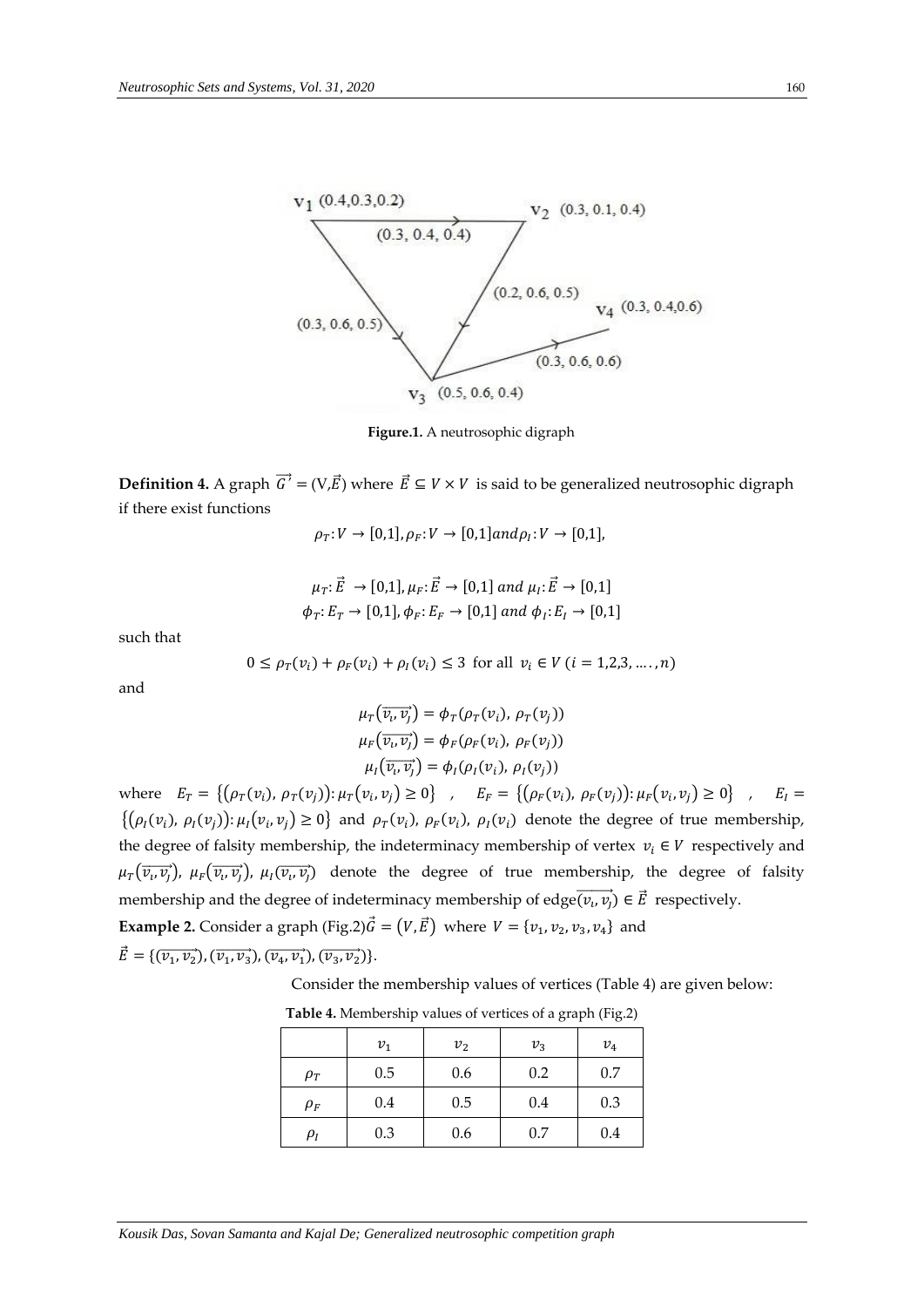Consider the membership values of edges (Table 5) as

 $\mu_T(m, n) = \max\{m, n\} = \mu_F(m, n) = \mu_I(m, n)$ 

|         | $(\overrightarrow{v_1}, \overrightarrow{v_2})$ | $(\overrightarrow{v_1},\overrightarrow{v_3})$ | $(\overrightarrow{v_4}, \overrightarrow{v_1})$ | $(\overrightarrow{v_3},\overrightarrow{v_2})$ |
|---------|------------------------------------------------|-----------------------------------------------|------------------------------------------------|-----------------------------------------------|
| $\mu_T$ | 0.3                                            | 0.3                                           | 0.2                                            | 0.3                                           |
| $\mu_F$ | 0.4                                            | 0.6                                           | 0.6                                            | 0.6                                           |
| $\mu_I$ | 0.4                                            | 0.5                                           | 0.5                                            | 0.6                                           |

**Table 5.** Membership values of edges of a graph (Fig.2)



**Figure 2.** A generalized neutrosophic digraph

**Definition 5.** Let  $\vec{G}$  =  $(V,\vec{E})$  be a generalized neutrosophic digraph. Then out-neighbourhood  $N^+(v_i)$  of a vertex  $v_i \in V$  is given by

$$
N^+(v_i) = \{v_j, (\mu_T(\overrightarrow{v_i,v_j}), \mu_F(\overrightarrow{v_i,v_j}), \mu_I(\overrightarrow{v_i,v_j})) : (\overrightarrow{v_i,v_j}) \in \vec{E}\}\
$$

where  $\mu_T(\overrightarrow{v_i,v_j}), \mu_F(\overrightarrow{v_i,v_j}), \mu_I(\overrightarrow{v_i,v_j})$  denote the degree of true membership, the degree of falsity membership and indeterminacy membership of edge  $\left(\overrightarrow{v_i,v_j}\right) \in \vec{E}$ .

**Example 3.** Consider a GN digraph (Fig.3)  $\vec{G} = (V, \vec{E})$  where  $V = \{v_1, v_2, v_3, v_4\}$  and  $\vec{E} = \{(\overrightarrow{v_1}, \overrightarrow{v_2}), (\overrightarrow{v_1}, \overrightarrow{v_3}), (\overrightarrow{v_2}, \overrightarrow{v_3}), (\overrightarrow{v_3}, \overrightarrow{v_4})\}.$ 



Fig.3. A generalized neutrosophic digraph

 $N^+(v_1) = \big\{ (v_2, (0.5, 0.6, 0.4)), (v_3, (0.7, 0.3, 0.4)), (v_4, (0.4, 0.4, 0.5)) \big\}$ 

 $N^+(v_2) = \{(v_3, (0.7, 0.6, 0.5))\}, N^+(v_3) = \{(v_4, (0.7, 0.4, 0.5))\}, N^+(v_4) = \emptyset.$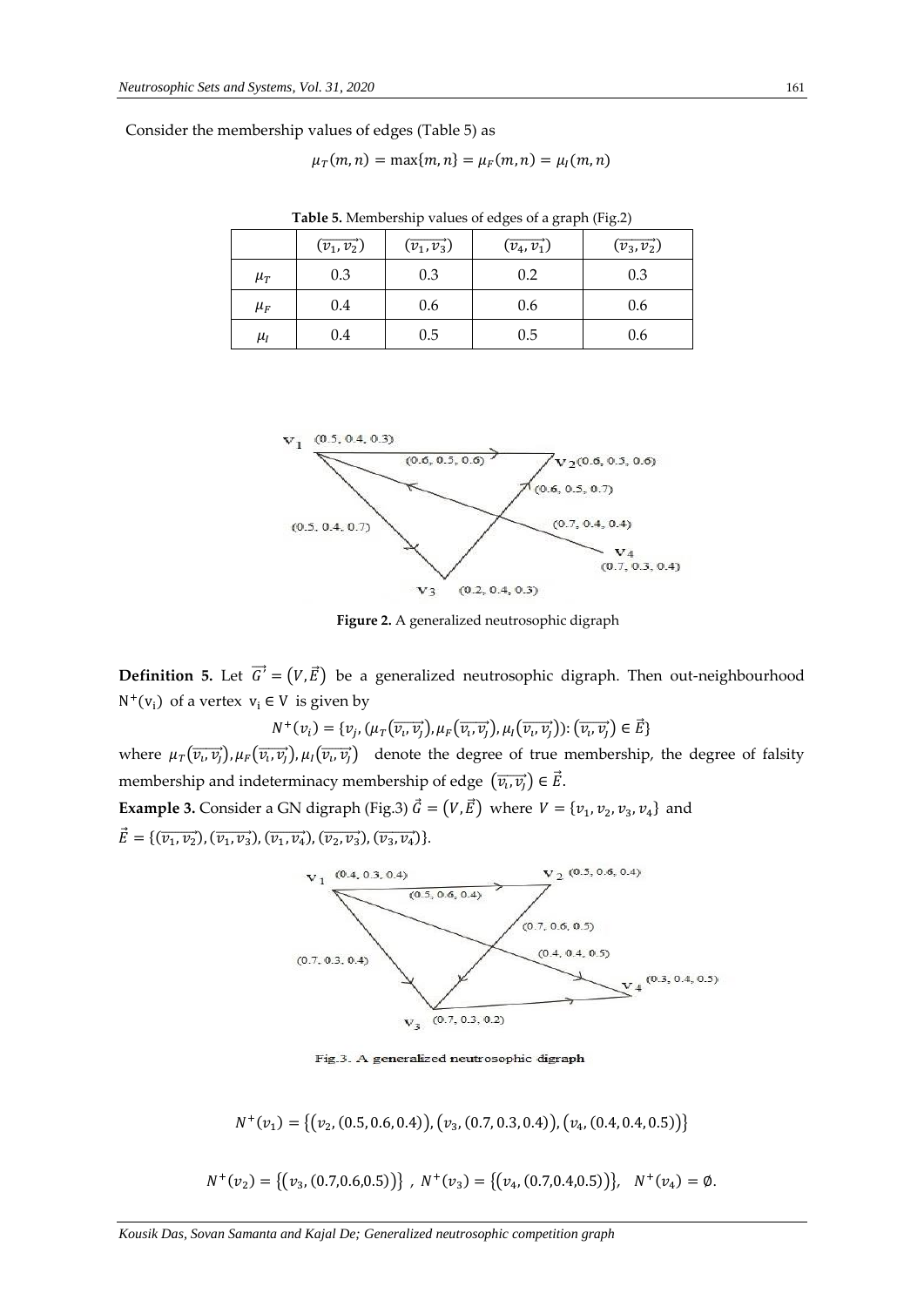**Definition 6.** Let  $\vec{G}' = (V, \vec{E})$  be a generalized neutrosophic digraph. Then the generalized neutrosophic competition graph $C(\vec{G}')$  of  $\vec{G} = (V, \vec{E})$  is a generalized neutrosophic graph which has the same vertex set V and has a neutrosophic edge between  $u, v$  if and only if  $N^+(u) \cap N^+(v) \neq \emptyset$ and there exist sets  $S_1 = \{ \gamma_u^T, u \in V \}$ ,  $S_2 = \{ \gamma_u^F, u \in V \}$ ,  $S_3 = \{ \gamma_u^I, u \in V \}$  and functions  $\phi_1: S_1 \times S_1 \to$ [0,1],  $\phi_2: S_2 \times S_2 \to [0,1]$ ,  $\phi_3: S_3 \times S_3 \to [0,1]$  such that edge-membership value of an edge  $(u, v) \in$ *E'* is  $(\mu_T(u, v), \mu_F(u, v), \mu_I(u, v))$  where

$$
\mu_{T}(u, v) = \phi_{1}(\gamma_{u}^{T}, \gamma_{v}^{T})
$$
\n
$$
\mu_{F}(u, v) = \phi_{2}(\gamma_{u}^{F}, \gamma_{v}^{F})
$$
\n
$$
\mu_{I}(u, v) = \phi_{3}(\gamma_{u}^{I}, \gamma_{v}^{I})
$$
\n
$$
\gamma_{u}^{T} = \min \{ \mu_{T}(\overline{u}, \overline{w}), \forall w \in N^{+}(u) \cap N^{+}(v) \}, \gamma_{v}^{T} = \min \{ \mu_{T}(\overline{u}, \overline{w}), \forall w \in N^{+}(u) \cap N^{+}(v) \},
$$
\n
$$
\gamma_{u}^{F} = \max \{ \mu_{F}(\overline{u}, \overline{w}), \forall w \in N^{+}(u) \cap N^{+}(v) \}, \gamma_{v}^{F} = \max \{ \mu_{F}(\overline{u}, \overline{w}), \forall w \in N^{+}(u) \cap N^{+}(v) \},
$$
\n
$$
\gamma_{u}^{I} = \max \{ \mu_{I}(u, w), \forall w \in N^{+}(u) \cap N^{+}(v) \}, \gamma_{u}^{I} = \min \{ \mu_{I}(v, w), \forall w \in N^{+}(u) \cap N^{+}(v) \}.
$$
\nExample 4. Consider a GN digraph( Fig.3)  $G = (V, \vec{E})$  where  $V = \{ v_{1}, v_{2}, v_{3}, v_{4} \}$  and

 $\vec{E} = \{(\overrightarrow{v_1}, \overrightarrow{v_2}), (\overrightarrow{v_1}, \overrightarrow{v_3}), (\overrightarrow{v_2}, \overrightarrow{v_4}), (\overrightarrow{v_2}, \overrightarrow{v_3}), (\overrightarrow{v_3}, \overrightarrow{v_4})\}$ .

Then the corresponding competition graph (Fig.4) with membership values of edges (Table 6) is

|         | $(v_1, v_2)$ | $(v_1, v_3)$ |
|---------|--------------|--------------|
| $\mu_T$ | 0.7          | 0.4          |
| $\mu_F$ | 0.3          | 0.3          |
| $\mu_I$ | 0.4          | 0.2          |

**Table 6.** Membership values of edges a graph (Fig.4)



**Figure 4.** A generalized neutrosophic competition graph of a graph (Fig.3)

**Theorem 1.** Let G be a generalized neutrosophic graph. Then there exists a generalized neutrosophic digraph  $\overrightarrow{G}$  such that  $C(\overrightarrow{G}) = G$ .

Proof. Let  $G = (V, E)$  be a generalized neutrosophic graph and  $(x, y)$  be an edge in G. Now, a generalized neutrosophic digraph  $\overrightarrow{G}'$  is to be constructed such that  $\mathsf{C}\big(\overrightarrow{G}\big)=G.$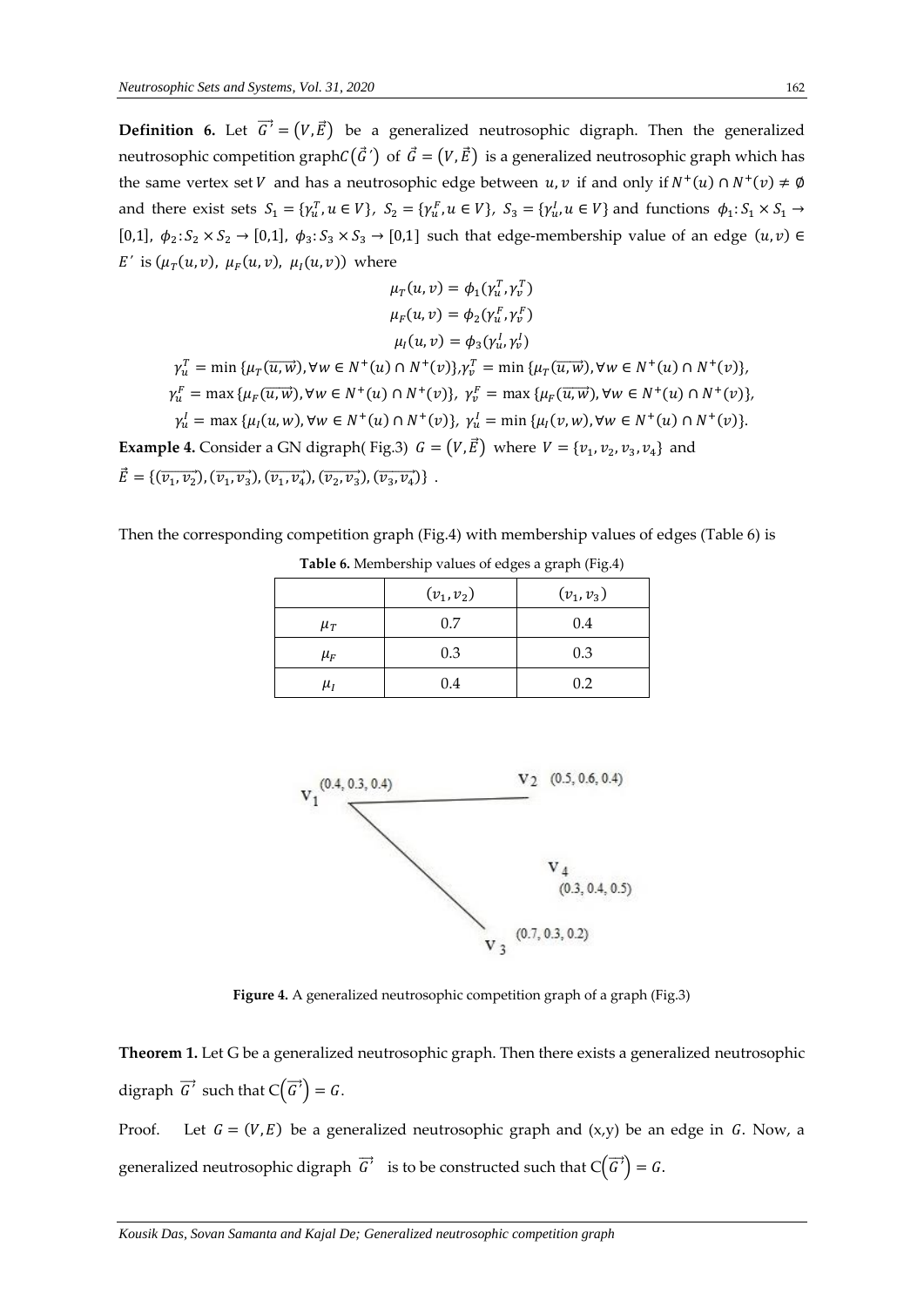Let  $x', y' \in \overrightarrow{G}'$  be the corresponding vertices of  $x, y \in G$ . Then we can draw two directed edges from *vertices*  $x', y$  to a vertex  $z' \in \overrightarrow{G}'$  such that  $z' \in N^+(x') \cap N^+(y')$ . Similarly, we can do for all vertices and edges of G and hence  $C(\overrightarrow{G}) = G$ .

**Definition** 7. Let G be a generalized neutrosophic graph. Minimal graph,  $\vec{G}$  of G is a generalized neutrosophic digraph such that  $C(\vec{G}) = G$  and  $\vec{G}$  has the minimum number of edges i.e. if there exists another graph *G''* with  $C(\overrightarrow{G'}) = G$ , then number of edges of  $\overrightarrow{G'}$  is greater than or equal to the number of edges of  $\overrightarrow{G}$ .

Consider a generalized neutrosophic graph. If it is assumed as a generalized neutrosophic competition graph, then our task is to find the corresponding generalized neutrosophic digraph. Then there are a lot of graphs for a single generalized neutrosophic competition graph. We will consider the graph with a minimum number of edges.

**Theorem 2.** Let G be a generalised neutrosophic connected graph whose underlying graph is a complete graph with n vertices. Then the number of edges in a minimal graph of G is equal to 2n,  $n > 3$ .

Proof. Let  $G = (V, E)$  be a connected generalized neutrosophic graph whose underlying graph is a complete graph of  $n$  vertices so that each vertex of  $G$  is connected with each other. Let  $u, v$  be two adjacent vertices in G and  $u_1, v_1$  be the corresponding vertices in the minimal graph  $\vec{G}$ <sup>'</sup>. Consider a generalised neutrosophic directed graph  $\vec{G}_1$  in such a way that every vertex of  $\vec{G}$  other than  $u_1$  has only out-neighbourhood as  $u_1$ . Thus  $\vec{G}_1$  has  $(n-1)$  edges. Similarly, a generalised neutrosophic directed graph  $\vec{G}'_2$  is considered for  $v_1$  and hence  $\vec{G}'_2$  has  $(n-1)$  edges. Now, consider a generalised neutrosophic directed graph  $\vec{G}_3'$  with only edges  $(\overrightarrow{u_1}, \overrightarrow{w_1})$ ,  $(\overrightarrow{v_1}, \overrightarrow{w_1})$ . Thus  $\vec{G}' = \vec{G}_1' \cup \vec{G}_2' \cup \vec{G}_3$  $\vec{G}'_3$ . The number of edges in  $\vec{G}'$  is  $(n-1) + (n-1) + 2 = 2n$ .

**Definition 8.** Scores f an edge  $(u, v)$  between two vertices in a generalized neutrosophic graph is given by  $s(u, v) = [2\mu_T(1 - \mu_F) + \mu_I]/3$  where  $\mu_T$ ,  $\mu_F$  and  $\mu_I$  are the degree of truth membership, degree of falsity membership and degree of indeterminacy membership of the edge  $(u, v)$ respectively.

**Example 5.** Consider a GN graph (Fig.5)  $G = (V, E)$  where  $V = \{v_1, v_2, v_3, v_4\}$  and  $E = \{ (v_1, v_2), (v_1, v_4), (v_2, v_3), (v_3, v_4), (v_2, v_4) \}.$ 



**Figure 5.** An example of a generalized neutrosophic graph The score of the edge  $(v_3, v_4)$  is 0.42. Similarly, the scores of all edges should be found.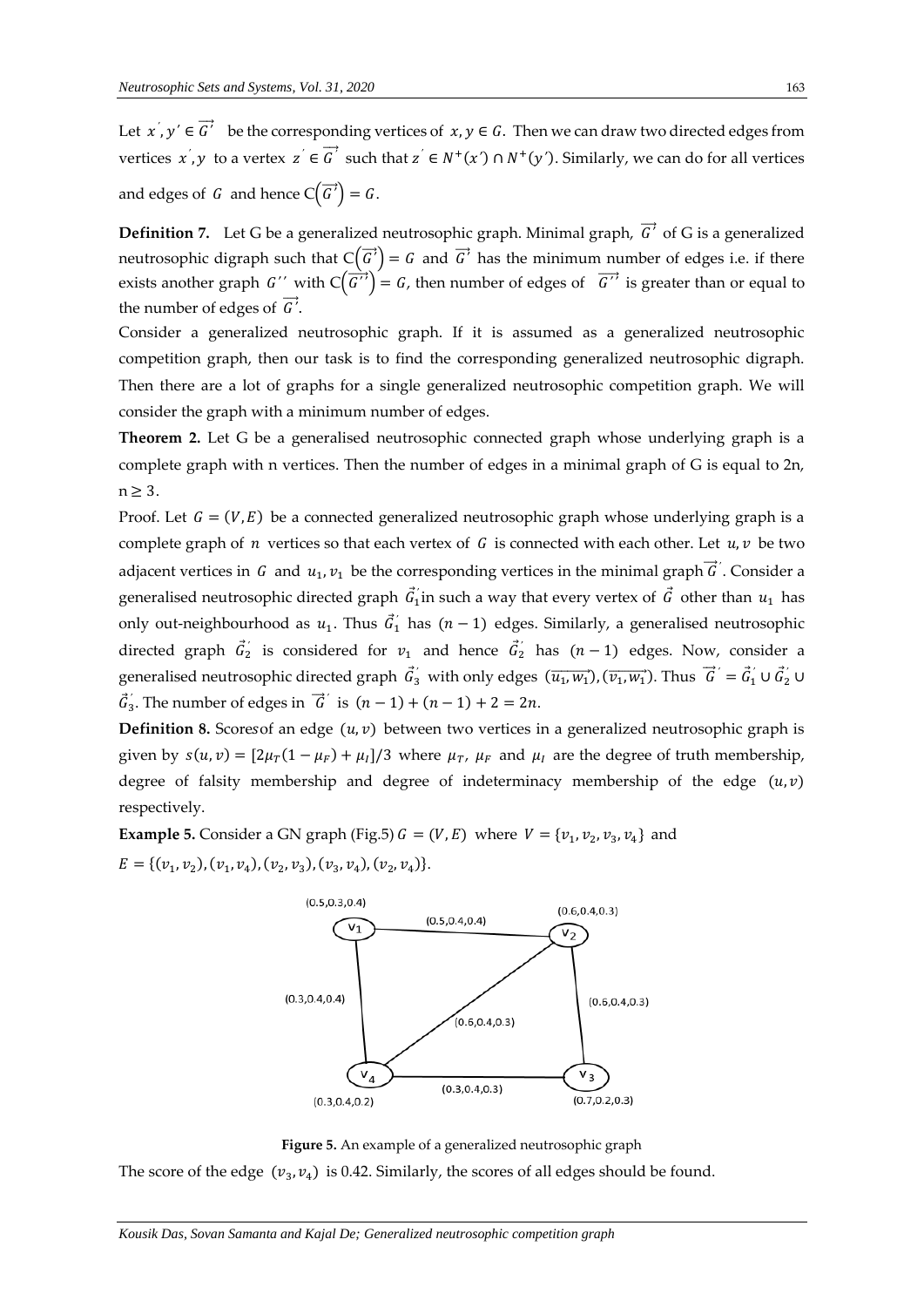**Definition 9.** In a generalized neutrosophic graph, a vertex  $u$  with adjacent vertices  $v_1, v_2, ..., v_k$  is said to be isolated if  $s(u, v_i) = 0$  for  $i = 1,2,3 \ldots, k$ .

**Note1.** If  $\mu_F = 1$ ,  $\mu_I = 0$ , then score = 0 and if  $\mu_T = 0 = \mu_I$  then score = 0. **Example 6.** Consider a GN graph (Fig.6)  $G = (V, E)$  where  $V = \{v_1, v_2, v_3, v_4\}$  and  $E = \{ (v_1, v_2), (v_1, v_3), (v_2, v_3), (v_2, v_4) \}$ 





The adjacent vertex of  $v_4$  is  $v_2$  and the score of the edge( $v_2, v_4$ ) is 0, so  $v_4$  is an isolated vertex. **Definition 10.** A cycle of length  $\geq 4$  in a generalized neutrosophic graph is called a hole if all the edges of this cycle have a non-zero score.

**Example 7.** Consider the graph in example 5,  $v_1 - v_2 - v_3 - v_4 - v_1$  is a cycle of length 4 and all the of the cycle have non-zero score and hence it is a hole.

**Definition 11.** The smallest number of the isolated vertex in a generalized neighbourhood graph is called competition number. It is denoted by  $k_N(G)$ .

**Lemma 1.** If a crisp graph has one hole, then its completion number is at most 2. But the Competition number of a generalized neutrosophic graph with exactly one hole may be greater than two. Let us consider a graph (Fig.7) with exactly one hole with competition number 2.



**Figure 7.** Generalized neutrosophic graph with competition number 2.

It may be noted that scores of edges  $(a, \vec{b})$ , $(\vec{b}, \vec{c})$ ,  $(\vec{c}, \vec{d})$  and  $(\vec{d}, \vec{a})$  are non-zero as per definition of the hole. But the score of  $(\overrightarrow{d,e})$  and  $(\overrightarrow{c,e})$  may be zero. Hence *e* is an isolated vertex. Thus competition number is 3.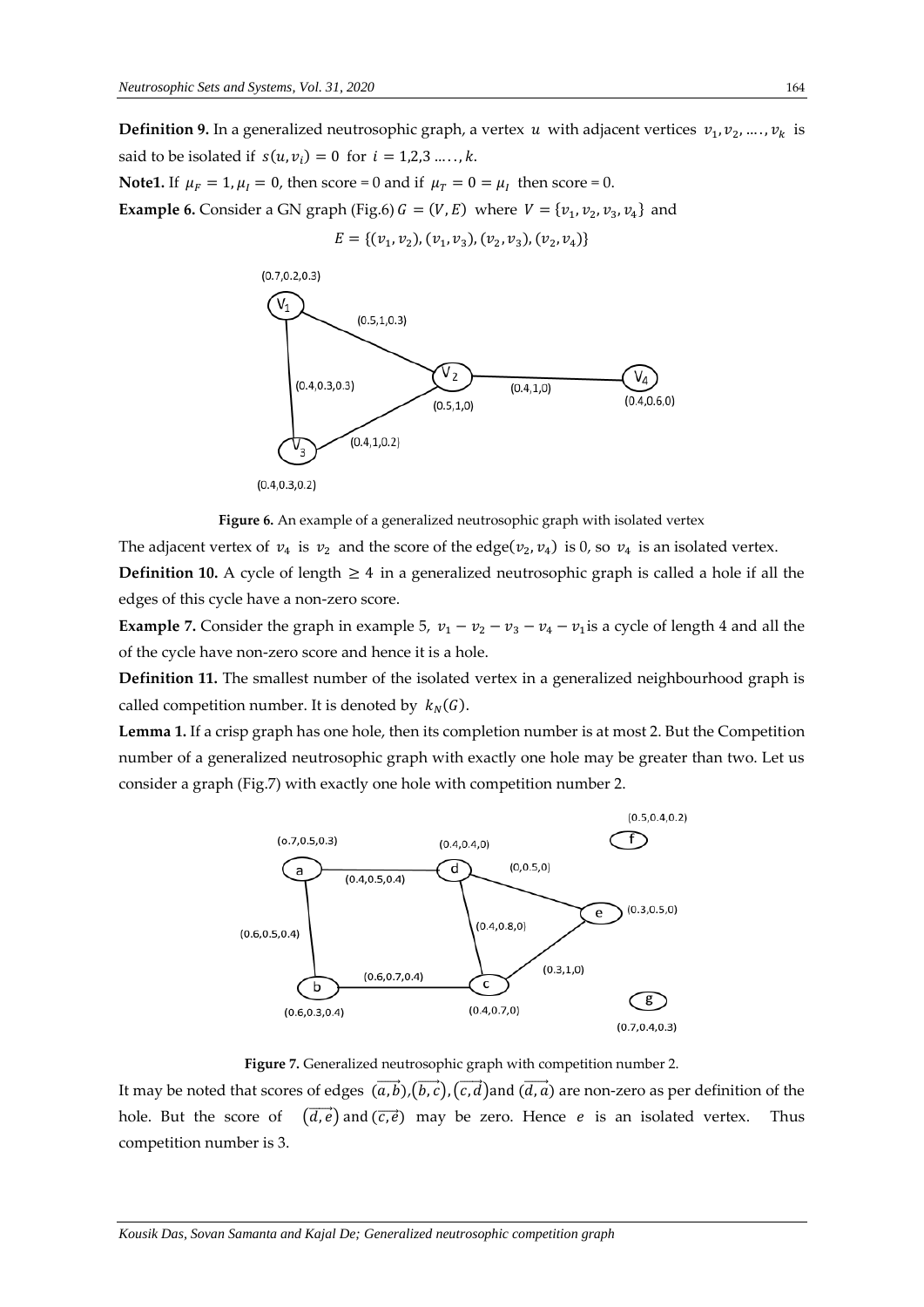**Definition 12.** A neutrosophic graph is said to be a neutrosophic chordal graph if all the holes have a chord with score  $> 0$ .

**Example 10.** Consider the graph in example 5,  $v_1 - v_2 - v_3 - v_4 - v_1$  are only a hole and the edge  $(v_2, v_4)$  is a chord with a non-zero score, then the graph is a neutrosophic chordal graph.

**Lemma 2.** The competition number of a neutrosophic chordal graph with pendant vertex be greater than 1. In the neutrosophic chordal graph (Fig.8) given below, since the vertex e is isolated, then the competition number is greater than 2.



**Figure 8.** Neutrosophic chordal graph

## **3. Matrix representation of GNCG**

It is one kind of adjacency matrix of the GNCG. The entries of the matrix are calculated as follows: **Step-1**: Let us consider a generalized neutrosophic digraph (GNDG). **Step-2**: Find the pair of vertices  $u_i, v_i (i = 1, 2, ..., m)$  such that there exist edges  $(\overrightarrow{u_i, x_k})$ ,  $(\overrightarrow{v_i, x_l})$  for  $(k, l = 1, 2, ..., p)$  with  $N^+(u_i)$  and  $N^+(v_i)$ . **Step-3**: Find the set  $N^+(u_i) \cap N^+(v_i) = \{x_n, n = 1, 2, ..., q\}$ , say. **Step-4**: let  $\gamma_u^T = \min \{ \mu_T(\overrightarrow{u_v x_1}), \mu_T(\overrightarrow{u_v x_2}), \dots, \mu_T(\overrightarrow{u_v x_q}) \}$  $\gamma_v^T = \min \{ \mu_T(\overrightarrow{v_i}, \overrightarrow{x_1}), \dots, \mu_T(\overrightarrow{v_i}, \overrightarrow{x_q}) \}$  $\gamma_u^F = \max \{ \mu_F(\overrightarrow{u_i, x_1}), \mu_F(\overrightarrow{u_i, x_2}), \dots, \mu_F(\overrightarrow{u_i, x_q}) \}$  $\gamma_v^F = \max \{ \mu_F(\overrightarrow{v_i, x_1}), \mu_F(\overrightarrow{v_i, x_2}), \dots, \mu_F(\overrightarrow{v_i, x_q}) \}$  $\gamma_u^I = \min \{ \mu_I(\overrightarrow{u_i, x_1}), \mu_I(\overrightarrow{u_i, x_2}), \dots, \mu_I(\overrightarrow{u_i, x_q}) \}$  $\gamma_v^I = \max \{ \mu_I(\overrightarrow{v_i, x_1}), \mu_I(\overrightarrow{v_i, x_2}), \dots, \mu_I(\overrightarrow{v_i, x_q}) \}.$ 

**Step-5**: Find the degree of true membership, degree of falsity membership and degree of indeterminacy membership by the following formula

$$
\mu_T(u, v) = \varphi_1(\gamma_u^T, \gamma_v^T),
$$
  

$$
\mu_F(u, v) = \varphi_2(\gamma_u^F, \gamma_v^F),
$$
  

$$
\mu_I(u, v) = \varphi_3(\gamma_u^I, \gamma_v^I)
$$

For simplification, one function  $\varphi$  may be used in place of  $\varphi_1, \varphi_2, \varphi_3$ .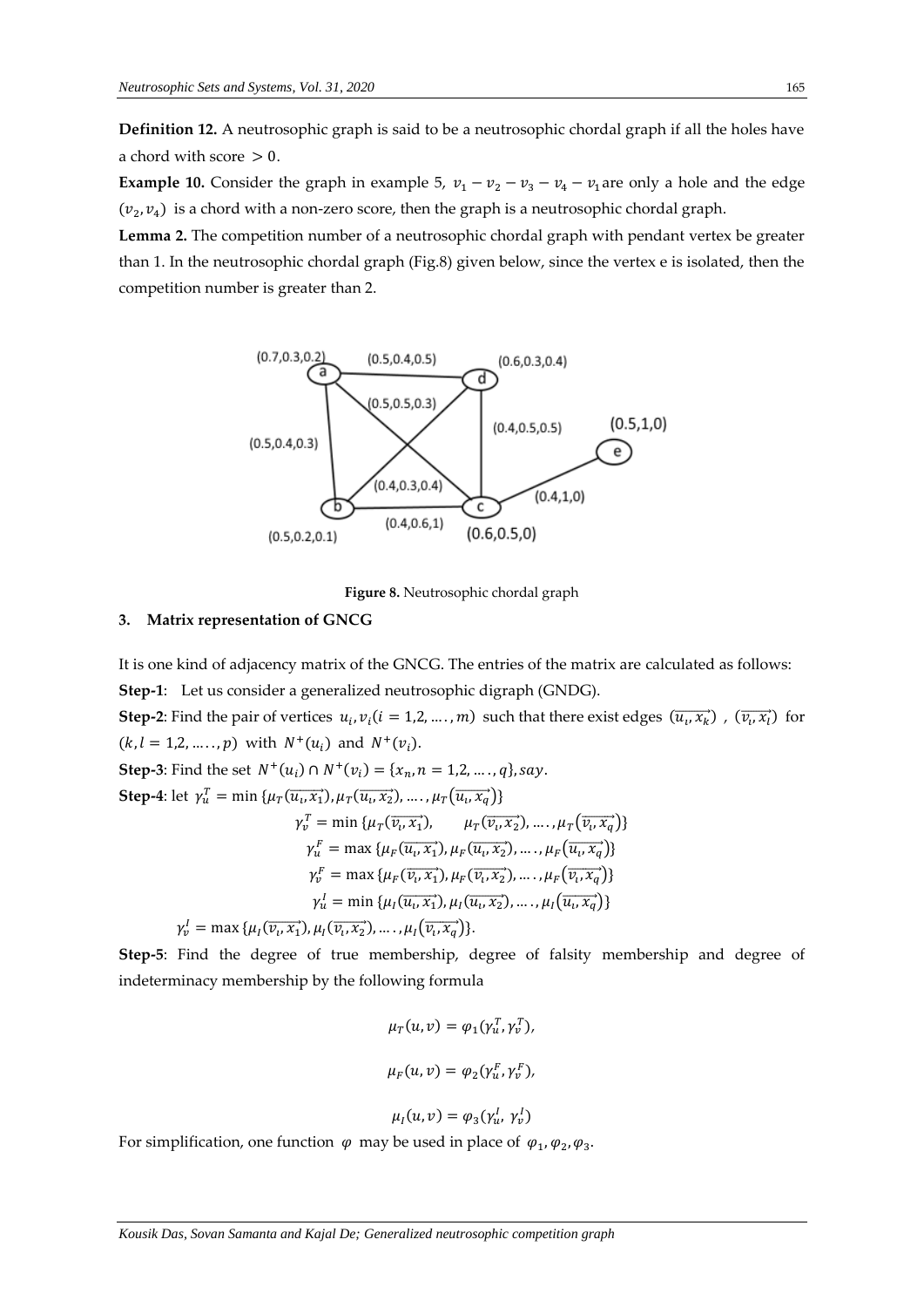**Step-6:** the competition matrix is a square matrix. Its order equal to the number of vertices. Its entries are given below.

$$
a_{ij} = \begin{cases} (\varphi_1(\gamma_i^T, \gamma_j^T), \varphi_2(\gamma_i^F, \gamma_j^F), \varphi_3(\gamma_i^I, \gamma_j^I)) & \text{if there is an edge between vertex } i \text{ and } j \\ (0,0,0), & \text{if there is no edge between vertex } i \text{ and } j. \end{cases}
$$

**Example 11.** An example of matrix representation is presented with all steps.

Step -1: Consider a GNDG (Fig.9) $\vec{G}' = (V, \vec{E})$ . The membership values of vertices and edges are given in the graph (Fig.)



**Figure 9.** A generalized neutrosophic graph with seven vertices

Step-2: <sup>+</sup>(<sup>1</sup> ) = {<sup>2</sup> } <sup>+</sup>(<sup>2</sup> ) = {<sup>5</sup> } <sup>+</sup>(<sup>3</sup> ) = {<sup>2</sup> , <sup>1</sup> } <sup>+</sup>(<sup>4</sup> ) = {<sup>1</sup> , <sup>3</sup> } <sup>+</sup>(<sup>5</sup> ) = {<sup>3</sup> } <sup>+</sup>(<sup>6</sup> ) = {<sup>5</sup> } <sup>+</sup>(<sup>7</sup> ) = {<sup>5</sup> }. Step-3: <sup>+</sup>(<sup>1</sup> ) ∩ <sup>+</sup>(<sup>2</sup> ) = ∅, <sup>+</sup>(<sup>1</sup> ) ∩ <sup>+</sup>(<sup>3</sup> ) = {<sup>2</sup> }, <sup>+</sup>(<sup>1</sup> ) ∩ <sup>+</sup>(<sup>4</sup> ) = {<sup>2</sup> }, <sup>+</sup>(<sup>1</sup> ) ∩ <sup>+</sup>(<sup>5</sup> ) = ∅, <sup>+</sup>(<sup>1</sup> ) ∩ <sup>+</sup>(<sup>6</sup> ) = ∅, <sup>+</sup>(<sup>1</sup> ) ∩ <sup>+</sup>(<sup>7</sup> ) = ∅, <sup>+</sup>(<sup>2</sup> ) ∩ <sup>+</sup>(<sup>3</sup> ) = ∅, <sup>+</sup>(<sup>2</sup> ) ∩ <sup>+</sup>(<sup>4</sup> ) = ∅, <sup>+</sup>(<sup>2</sup> ) ∩ <sup>+</sup>(<sup>5</sup> ) = ∅, <sup>+</sup>(<sup>2</sup> ) ∩ <sup>+</sup>(<sup>6</sup> ) = {<sup>5</sup> }, <sup>+</sup>(<sup>2</sup> ) ∩ <sup>+</sup>(<sup>7</sup> ) = {<sup>5</sup> }, , <sup>+</sup>(<sup>3</sup> ) ∩ <sup>+</sup>(<sup>4</sup> ) = {<sup>1</sup> }, <sup>+</sup>(<sup>3</sup> ) ∩ <sup>+</sup>(<sup>5</sup> ) = ∅, <sup>+</sup>(<sup>3</sup> ) ∩ <sup>+</sup>(<sup>6</sup> ) = ∅, <sup>+</sup>(<sup>3</sup> ) ∩ <sup>+</sup>(<sup>7</sup> ) = ∅, <sup>+</sup>(<sup>4</sup> ) ∩ <sup>+</sup>(<sup>5</sup> ) = {<sup>3</sup> }, <sup>+</sup>(<sup>4</sup> ) ∩ <sup>+</sup>(<sup>6</sup> ) = ∅, <sup>+</sup>(<sup>4</sup> ) ∩ <sup>+</sup>(<sup>7</sup> ) = ∅, <sup>+</sup>(<sup>5</sup> ) ∩ <sup>+</sup>(<sup>6</sup> ) = ∅, <sup>+</sup>(<sup>5</sup> ) ∩ <sup>+</sup>(<sup>7</sup> ) = ∅, <sup>+</sup>(<sup>6</sup> ) ∩ <sup>+</sup>(<sup>7</sup> ) = {<sup>5</sup> },

Step-4:

$$
\gamma_{12}^{T} = 0.55, \qquad \gamma_{12}^{F} = 0.4, \qquad \gamma_{12}^{I} = 0.3
$$
\n
$$
\gamma_{32}^{T} = 0.55, \qquad \gamma_{52}^{F} = 0.3, \qquad \gamma_{32}^{I} = 0.35
$$
\n
$$
\gamma_{42}^{T} = 0.65, \qquad \gamma_{42}^{F} = 0.35, \qquad \gamma_{42}^{I} = 0.25
$$
\n
$$
\gamma_{25}^{T} = 0.45, \qquad \gamma_{25}^{F} = 0.45, \qquad \gamma_{25}^{I} = 0.4
$$
\n
$$
\gamma_{65}^{T} = 0.4, \qquad \gamma_{65}^{F} = 0.3, \qquad \gamma_{65}^{F} = 0.4
$$
\n
$$
\gamma_{75}^{T} = 0.35, \qquad \gamma_{75}^{F} = 0.25, \qquad \gamma_{75}^{I} = 0.35
$$
\n
$$
\gamma_{31}^{T} = 0.5, \qquad \gamma_{31}^{F} = 0.2, \qquad \gamma_{31}^{I} = 0.25
$$

*Kousik Das, Sovan Samanta and Kajal De; Generalized neutrosophic competition graph*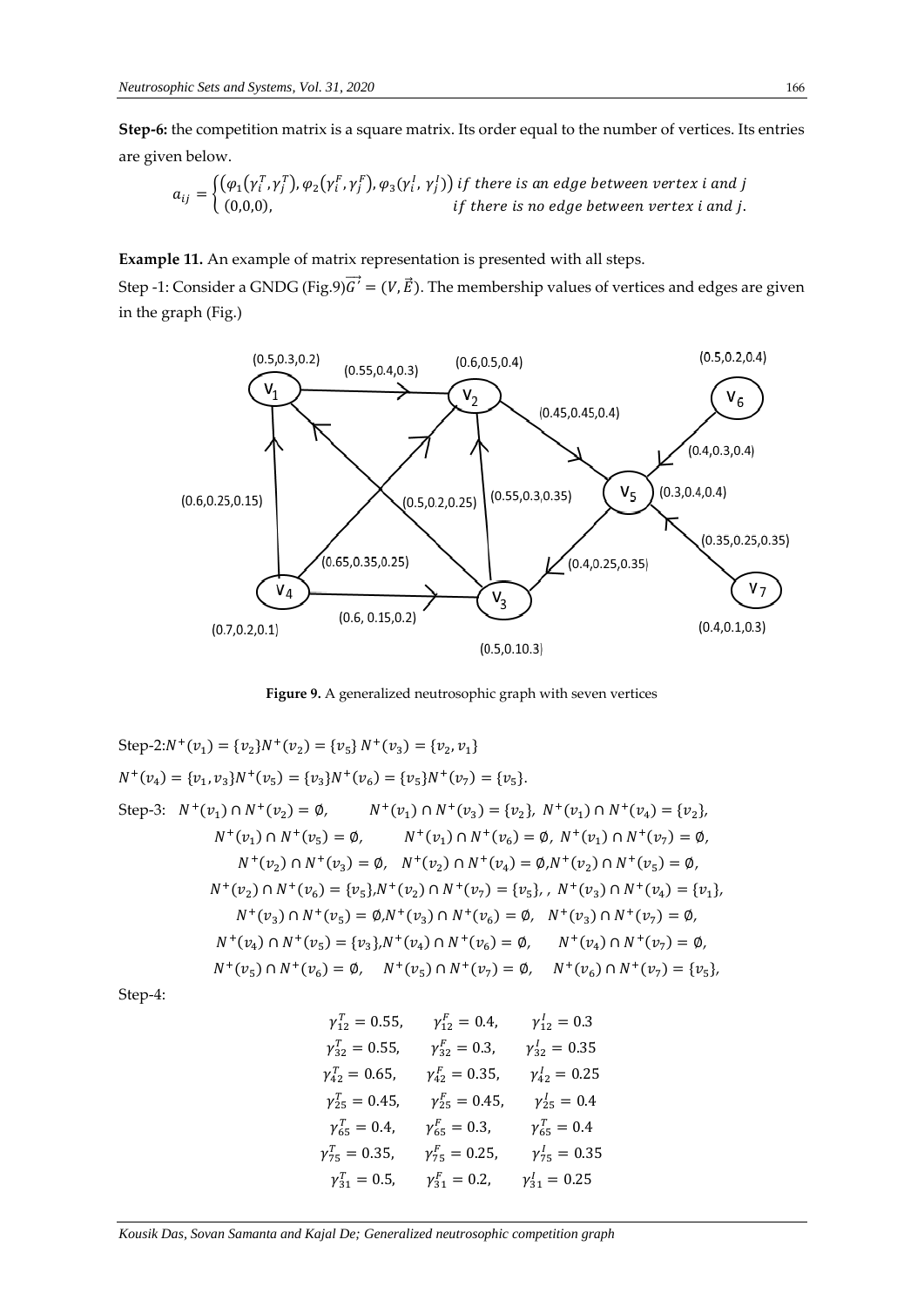$$
\gamma_{41}^T = 0.6,
$$
  $\gamma_{41}^F = 0.25,$   $\gamma_{41}^I = 0.15$   
\n $\gamma_{43}^T = 0.6,$   $\gamma_{43}^F = 0.15,$   $\gamma_{43}^I = 0.2$   
\n $\gamma_{53}^T = 0.4,$   $\gamma_{53}^F = 0.25,$   $\gamma_{53}^I = 0.35$ 

Step-5:

| $\mu_{13}^T = 0$ ,    | $\mu_{13}^F = 0.1$ ,  | $\mu_{13}^l = 0.05$      |
|-----------------------|-----------------------|--------------------------|
| $\mu_{14}^T = 0.1$ ,  | $\mu_{14}^F = 0.05$ , | $\mu_{13}^l = 0.05$      |
| $\mu_{34}^T = 0.1$ ,  | $\mu_{34}^F = 0.05$ , | $\mu_{34}^l = 0.1$       |
| $\mu_{45}^T = 0.2$ ,  | $\mu_{45}^F = 0.1$ ,  | $\mu_{45}^{\prime}=0.15$ |
| $\mu_{26}^T = 0.05$ , | $\mu_{26}^F = 0.15$ , | $\mu_{26}^l = 0$         |
| $\mu_{27}^T = 0.1$ ,  | $\mu_{27}^F = 0.2$ ,  | $\mu_{27}^l = 0.05$      |
| $\mu_{67}^T = 0.05,$  | $\mu_{67}^F = 0.05$ , | $\mu_{67}^{\prime}=0.05$ |

Step-6: the corresponding matrix is

|                   | (0,0,0)          |                  | $(0,0.1,0.05)$ $(0.1,0.05,0.05)$ | (0,0,0)          | (0,0,0)            | (0,0,0)            |
|-------------------|------------------|------------------|----------------------------------|------------------|--------------------|--------------------|
| (0,0,0)           |                  | (0,0,0)          | (0.0.0)                          | (0,0,0)          | (0.05, 0.15, 0)    | (0.1, 0.2, 0.05)   |
| (0,0.1,0.05)      | (0,0,0)          |                  | (0.1, 0.05, 0.1)                 | (0,0,0)          | (0,0,0)            | (0,0,0)            |
| (0.1, 0.05, 0.05) | (0,0,0)          | (0.1, 0.05, 0.1) |                                  | (0.2, 0.1, 0.15) | (0,0,0)            | (0,0,0)            |
| (0,0,0)           | (0,0,0)          | (0,0,0)          | (0.2, 0.1, 0.15)                 |                  | (0,0,0)            | (0,0,0)            |
| (0,0,0)           | (0.05, 0.15, 0)  | (0,0,0)          | (0,0,0)                          | (0,0,0)          |                    | (0.05, 0.05, 0.05) |
| (0,0,0)           | (0.1, 0.2, 0.05) | (0,0,0)          | (0,0,0)                          | (0,0,0)          | (0.05, 0.05, 0.05) |                    |

## **4. An application in economic competition**

Like competitions in the ecosystem, there are many competitions running in real life. In this study, the competition in economic growth among the countries (Fig.10) are presented in the neutrosophic environment. We consider two factors: GDP and GPI. Gross Domestic Product (GDP) of a country is the total market value of all goods and services produced in a specific time period in the country. The Global Peaceful Index (GPI) of a country is the value of peacefulness in the country relative to global.



**Figure 10.** Competition among countries

*Kousik Das, Sovan Samanta and Kajal De; Generalized neutrosophic competition graph*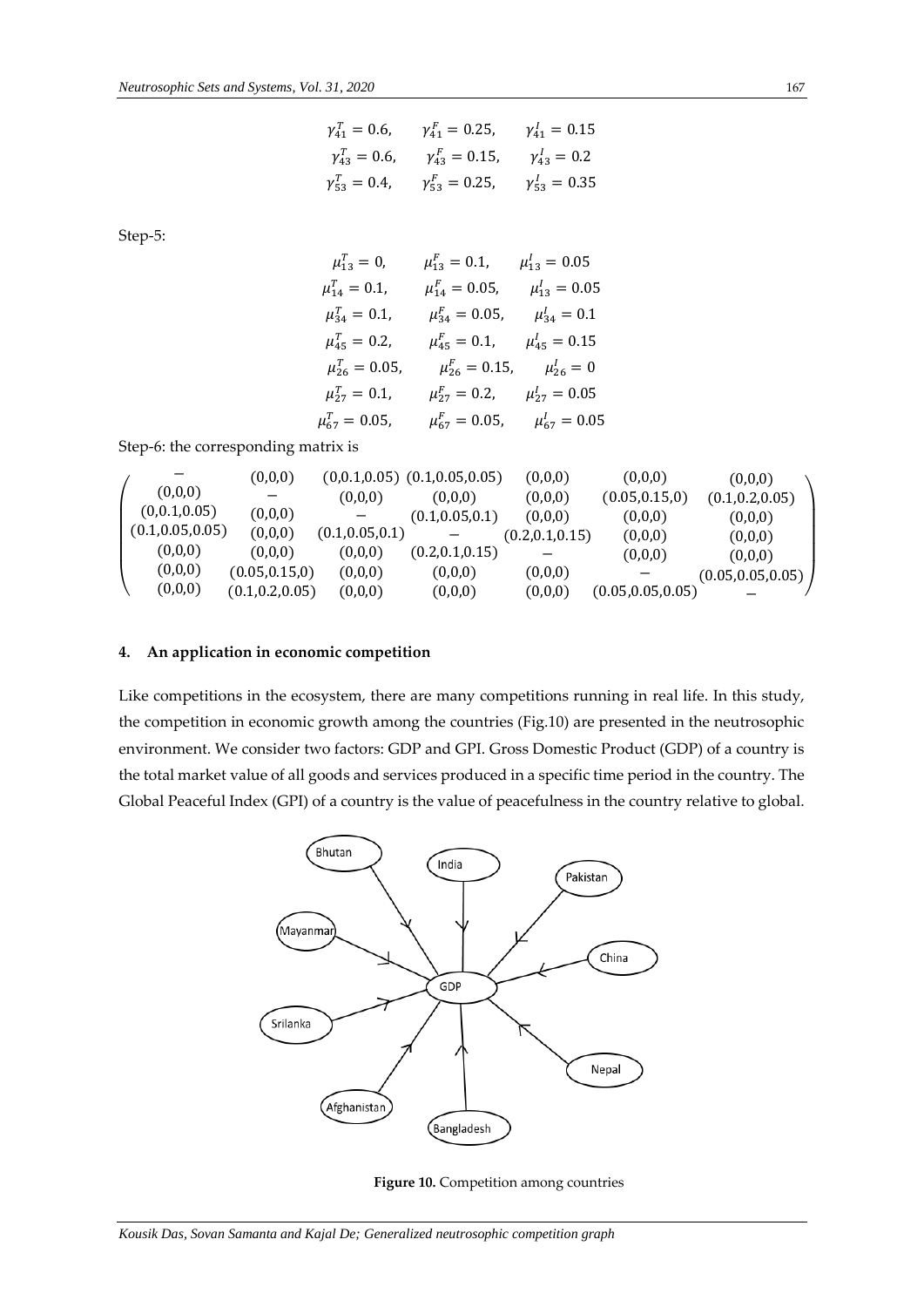The GDP growth is taken as the degree of truth membership, GPI is taken as the degree of falsity memberships. The uncertainty causes like flood, elections etc. may be taken as the degree of indeterminacy membership. The data of GDP growth and GPI are collected from internet. The country of India with neighbours countries are competing with each other to become more strong. Since all countries are competing, so the corresponding competition graph is a complete graph.

The membership values of countries (nodes) are given in the tabular form (Table 7, Table 8) and the membership values of edges are calculated by the following formula and are represented by a matrix.

$$
\mu_T(u, v) = 1 - |\sigma_T^u - \sigma_T^v|,
$$
  

$$
\mu_T(u, v) = 1 - |\sigma_T^u - \sigma_T^v|
$$

$$
\mu_F(u,v)=1-|\sigma_F^u-\sigma_F^v|,
$$

$$
\mu_I(u,v)=0
$$

|                | <b>Table 7. Countries with GDP and GPI values</b> |            |            |  |  |
|----------------|---------------------------------------------------|------------|------------|--|--|
| SL. No.        | Country                                           | <b>GDP</b> | <b>GPI</b> |  |  |
|                | India                                             | 7.257      | 2.605      |  |  |
| $\overline{2}$ | Pakistan                                          | 2.905      | 3.072      |  |  |
| 3              | China                                             | 6.267      | 2.217      |  |  |
| 4              | Nepal                                             | 6.536      | 2.003      |  |  |
| 5              | Bangladesh                                        | 7.289      | 2.128      |  |  |
| 6              | <b>Bhutan</b>                                     | 4.816      | 1.506      |  |  |
| 7              | Myanmar                                           | 6.448      | 2.393      |  |  |
| 8              | Afganistan                                        | 3          | 3.574      |  |  |
| q              | Srilanka                                          | 3.5        | 1.986      |  |  |

**Table 8.** Countries with their normalized values of GDP and GPI.

| <b>Sl. No.</b> | Country     | N GDP | 1/GPI | N GPI | N GDP~N GPI |
|----------------|-------------|-------|-------|-------|-------------|
| 1              | India       | 0.996 | 0.38  | 0.576 | 0.42        |
| $\overline{2}$ | Pakistan    | 0.399 | 0.33  | 0.5   | 0.101       |
| 3              | China       | 0.86  | 0.45  | 0.682 | 0.178       |
| 4              | Nepal       | 0.897 | 0.5   | 0.758 | 0.139       |
| 5              | Bangaladesh |       | 0.47  | 0.712 | 0.288       |
| 6              | Bhutan      | 0.661 | 0.66  |       | 0.339       |
| 7              | Mayanmar    | 0.885 | 0.42  | 0.636 | 0.249       |
| 8              | Afganistan  | 0.412 | 0.28  | 0.424 | 0.012       |
| 9              | Srilanka    | 0.48  | 0.5   | 0.758 | 0.278       |

The competition among countries is given above by the matrix form.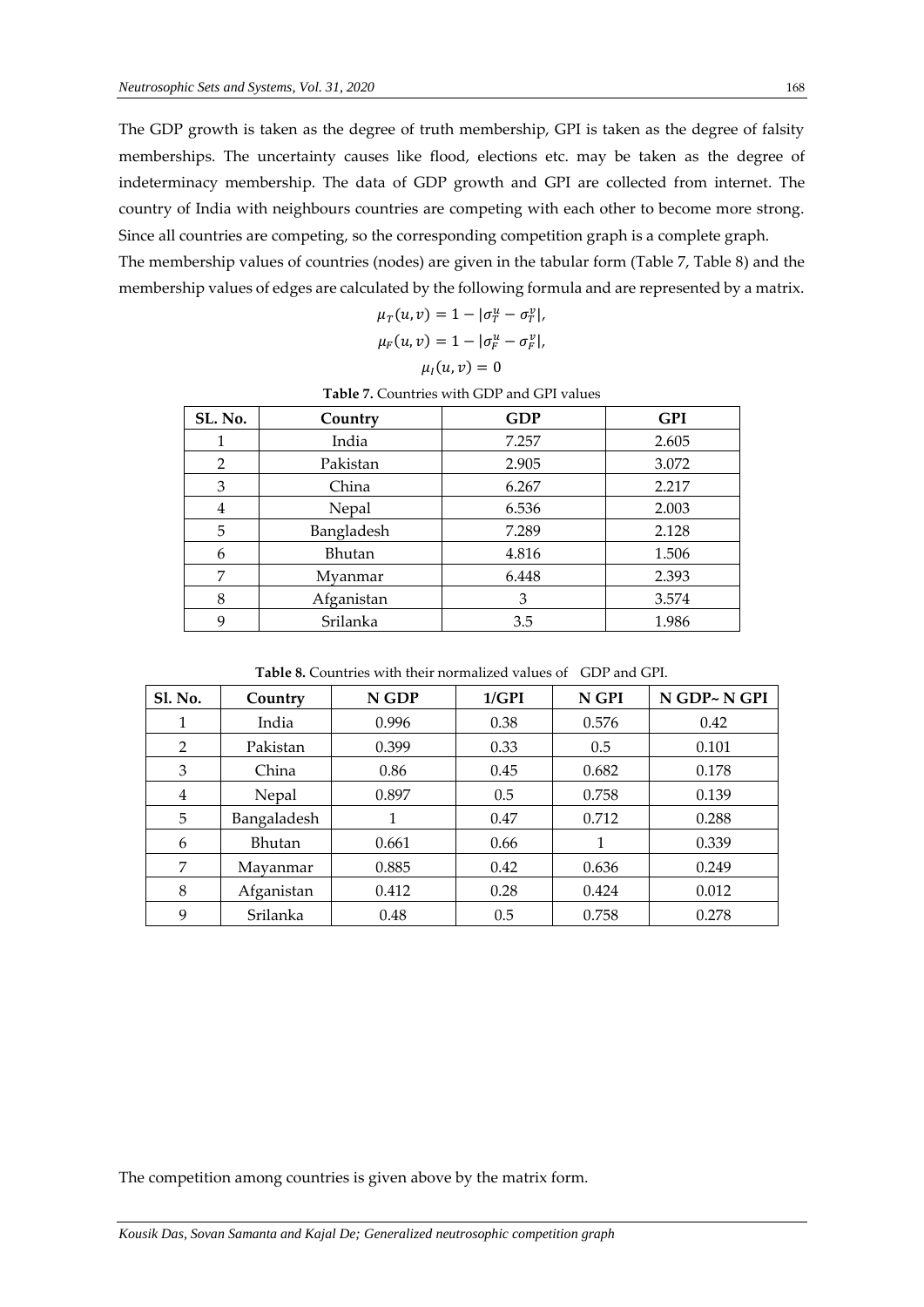| (0.484, 0.858, 0)<br>(0.919, 0.823, 0)<br>(0.583, 0.861, 0)<br>(0.819, 0.939, 0)<br>(0.595, 0.971, 0)<br>0.932, 0.734, 0)<br>(0.48, 0.99, 0)<br>(0.62, 0.9, 0)<br>(1.10)                                                                                                                                                                                                                                                                 |
|------------------------------------------------------------------------------------------------------------------------------------------------------------------------------------------------------------------------------------------------------------------------------------------------------------------------------------------------------------------------------------------------------------------------------------------|
| (0.416, 0.592, 0)<br>(0.987, 0.911, 0)<br>(0.515, 0.873, 0)<br>(0.552, 0.834, 0)<br>0.751, 0.673, 0)<br>0.527, 0.763, 0)<br>(0.932, 0.734, 0)<br>0,412,0.724,0)<br>(1,1,0)                                                                                                                                                                                                                                                               |
| (0.889, 0.829, 0)<br>(0.595, 0.971, 0)<br>(0.514, 0.852, 0)<br>(0.975, 0.929, 0)<br>0.885, 0.961, 0)<br>(0.527, 0.763, 0)<br>(0.988, 0.89, 0)<br>(0.776, 0.91, 0)<br>(1, 1, 0)                                                                                                                                                                                                                                                           |
| (0.665, 0.919, 0)<br>(0.738, 0.762, 0)<br>0.819, 0.939, 0)<br>0.801, 0.839, 0)<br>0.751, 0.673, 0)<br>0.661, 0.949, 0)<br>(0.776, 0.91, 0)<br>(0.764, 0.8, 0)<br>(1.1,0)                                                                                                                                                                                                                                                                 |
| (0.996, 0.868, 0)<br>(0.885, 0.961, 0)<br>(0.399, 0.813, 0)<br>(0.897, 0.851, 0)<br>(0.661, 0.949, 0)<br>(0.412, 0.724, 0)<br>(0.86, 0.89, 0)<br>(0.48, 0.99, 0)<br>(1.1,0)                                                                                                                                                                                                                                                              |
| 0.901, 0.719, 0)<br>(0.502, 0.962, 0)<br>0.583, 0.861, 0)<br>(0.963, 0.961, 0)<br>(0.897, 0.851, 0)<br>0.515,0.873,0<br>(0.988, 0.89, 0)<br>(0.764, 0.8, 0)<br>(1,1,0)                                                                                                                                                                                                                                                                   |
| (0.539, 0.923, 0)<br>(0.975, 0.929, 0)<br>(0.552, 0.834, 0)<br>(0.62, 0.9, 0)<br>(1.1,0)                                                                                                                                                                                                                                                                                                                                                 |
| $(0.924, 0.681, 0)$ $(0.864, 0.758, 0)$<br>$(0.301, 0.719, 0)$ $(0.818, 0.962, 0)$ $(0.963, 0.961, 0)$<br>$(0.665, 0.919, 0)$ $(0.576, 0.762, 0)$ $(0.801, 0.839, 0)$<br>$(0.996, 0.868, 0)$ $(0.864, 0.813, 0)$ $(0.86, 0.89, 0)$<br>$(0.416, 0.592, 0)$ $(0.848, 0.911, 0)$<br>$(0.004, 0.858, 0)$ $(0.424, 0.823, 0)$<br>$0.864, 0.758, 0)$ $(0.894, 0.923, 0)$<br>$(1.1, 0)$<br>$(1.1, 0)$<br>$(0.889, 0.829, 0)$ $(0.94, 0.852, 0)$ |
| (1.1,0)                                                                                                                                                                                                                                                                                                                                                                                                                                  |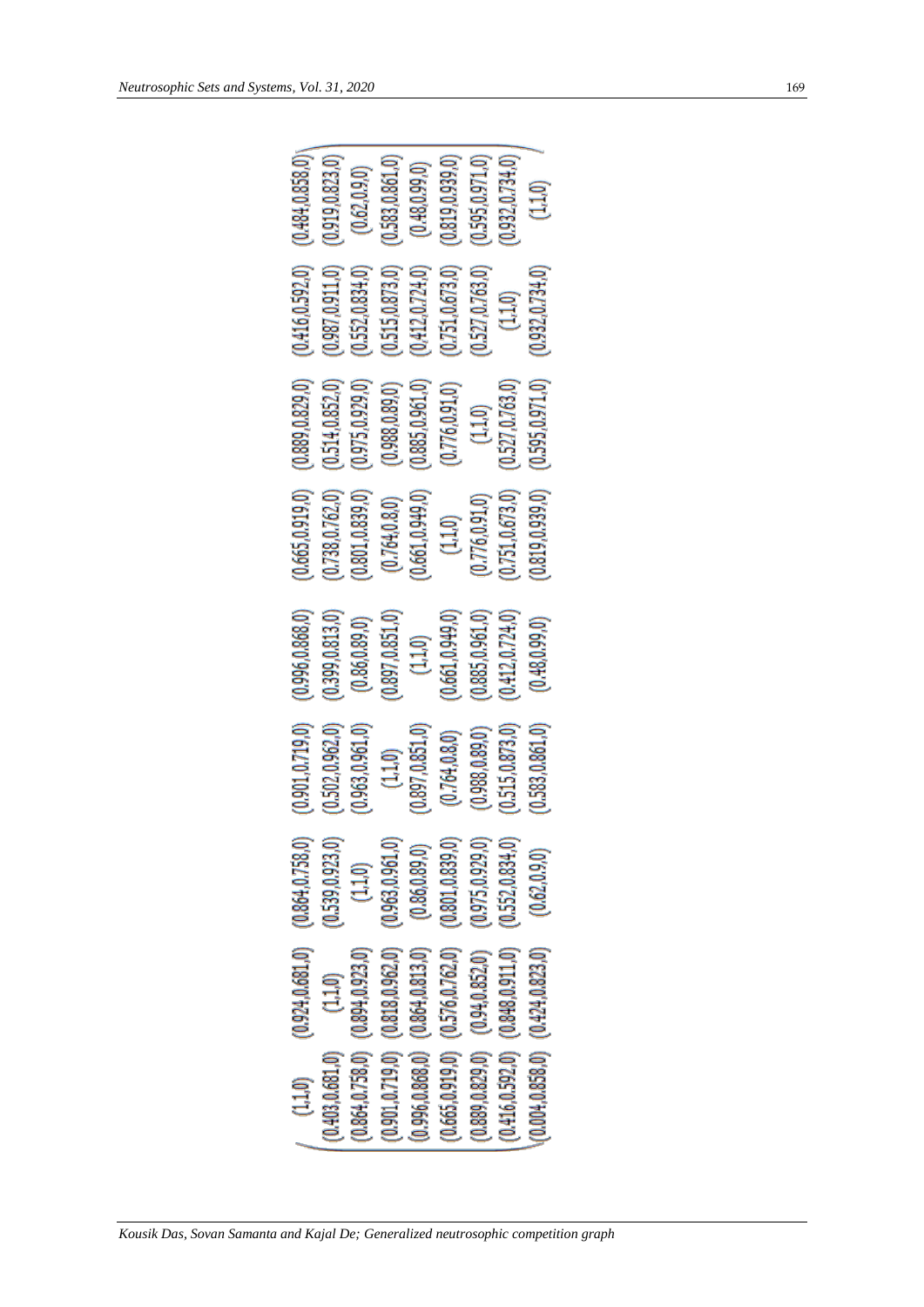#### **Conclusion**

This study presents the generalization of neutrosophic competition graph where edge restrictions are withdrawn. A representation of GNCG is presented by a square matrix. Also, the minimal graph and competition number are introduced. A real-life application is presented and discussed by the GNCG. In this application, true membership value is taken as GDP, the gross domestic product of countries, and falsity is taken as complement of of GPI, Global Peace Index of such countries. These parameters may be taken differently to capture the competitions among countries. This representation will be helpful to perceive real-life competitions. This study assumed only one step competition. In future, n-step neutrosophic competition graph and several other related notions will be studied. This study will be the backbone of that.

**Funding:** This research received no external funding.

**Conflicts of Interest:** The authors declare no conflict of interest.

### **References**

- 1. Das K., Samanta S. and Pal M., Study on centrality measures in social networks: a survey, Social network analysis and mining, 8, 13, 2018.
- 2. Cohen J.E., Interval graphs and food webs: a finding and a problem, Document 17696-PR, RAND Corporation, Santa Monica, CA, 1968.
- 3. Roberts F. S., Discrete Mathematical Models, with Applications to Social, Biological, and Environmental Problems, Prentice-Hall, Englewood Cliffs, NJ, 1976.
- 4. Roberts F. S., Food webs, competition graphs, and the boxicity of ecological phase space, in Theory and Applications of Graphs, (Y. Alavi and D. Lick, eds.), Springer-Verlag, New York, 477–490,1978.
- 5. Opsut R. J., On the computation of the competition number of a graph, SIAM Journal on Algebraic Discrete Mathematics, 3, 420-428, 1982.
- 6. Kim S. R., McKee T. A., McMorris R. R. and Roberts F. S., p-competition graph, Linear Algebra and its Applications, 217, 167-178, 1995.
- 7. Kim S. R., McKee T. A., McMorris R. R. and Roberts F. S., p-competition number, Discrete Applied Mathematics, 46, 89-92, 1993.
- 8. Brigham R. C., McMorris F. R. and Vitray R.P., Tolerance competition graphs, Linear Algebra and its Applications, 217, 41- 52, 1995.
- 9. Cho H. H. and Kim S. R., The competition number of a graph having exactly one hole, Discrete Mathematics, 303, 32-41, 2005.
- 10. Li B. J. and Chang G. J., The competition number of a graph with exactly one hole, all of a which are independent, Discrete Applied Mathematics, 157, 1337-1341, 2009.
- 11. Factor K. A. S. and Merz S. K., The (1,2) –step competition graph of a tournament, Discrete Applied mathematics, 159, 100-103, 2011.
- 12. Kauffman A., Introduction a la Theorie des Sous-emsemblesFlous, Paris: Masson et CieEditeurs, 1973.
- 13. Mordeson J. N. and Nair P. S., Fuzzy Graphs and Hypergraphs, Physica Verlag, 2000.
- 14. Parvathi R. and Karunambigai M.G., Intuitionistic fuzzy graphs, Computational Intelligence, Theory and Applications , 38, 139-150, 2006.
- 15. Akram M. and Dubek W. A., Interval-valued fuzzy graphs, Computer and Mathematics with Applications, 61, 289-299, 2011.
- 16. Samanta S. and Pal M., Fuzzy k-competition graphs and p-competition fuzzy graphs, Fuzzy Information and Engineering, 5, 191-204, 2013.
- 17. Samanta S., Sarkar B., Shin D. and Pal M., Completeness and regularity of generalized fuzzy graphs, Springer Plus, 5, 1-14, 2016.
- 18. Samanta S. and Sarkar B., Representation of competitions by generalized fuzzy graphs, International Journal of Computational Intelligence System, 11, 1005-1015, 2018.
- 19. Pramanik T., Samanta S., Sarkar B. and Pal M., Fuzzy φ-tolerance competition graphs, Soft Computing, 21, 3723-3734, 2016.
- 20. Smarandache F., Neutrosophyneutrosophic probability, Set and Logic, Amer Res Press, Rehoboth, USA, 1998.